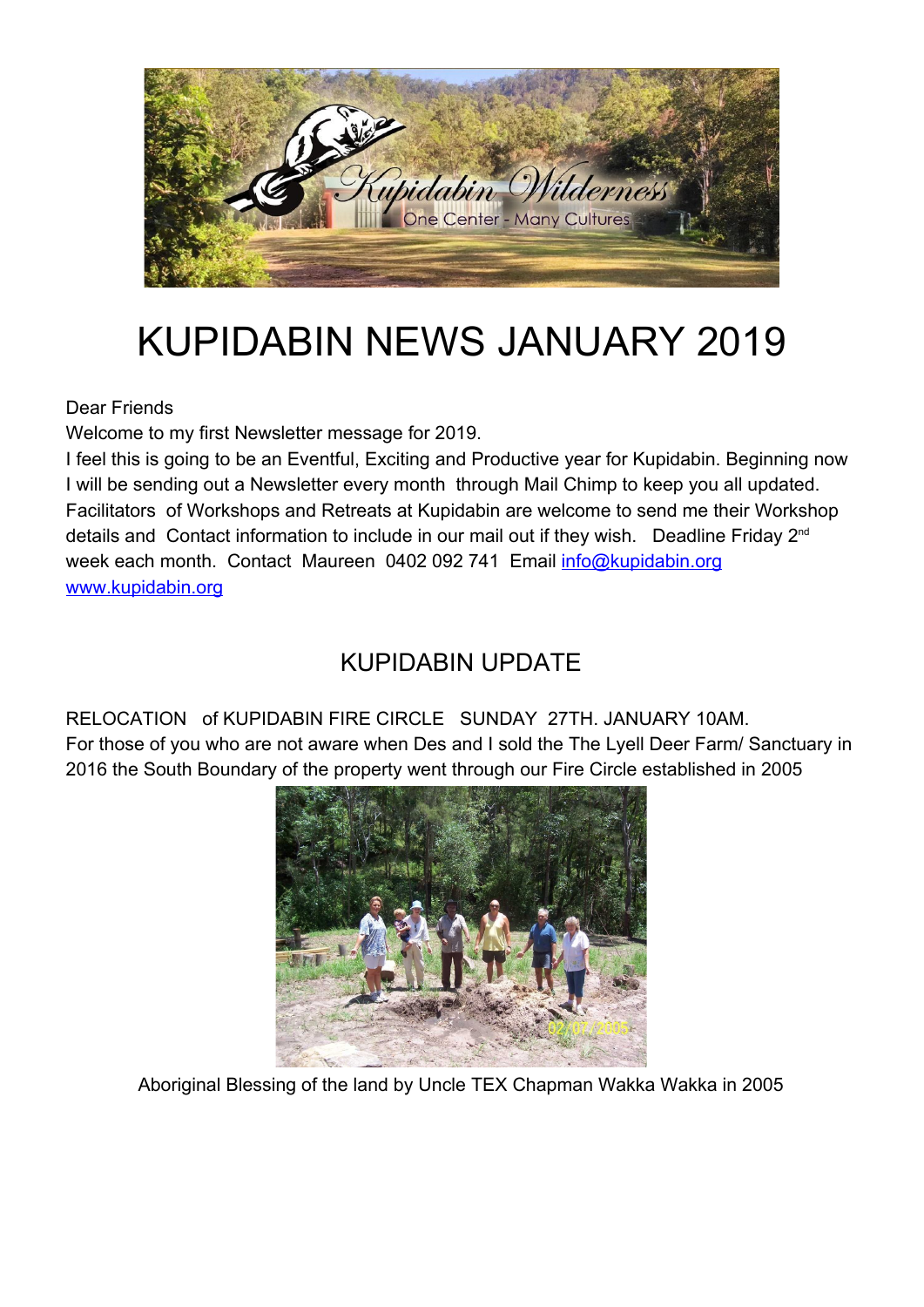

Photo of Fire Circle in 2013

Finally now in 2019 the ancestral rocks selected from the land by the nominated Stone Guardians will be relocated to the original Men's Circle where the small Tipi in currently located. The Tipi will have a new home on the South side of the Smoking area. Visible when you drive up to the Centre.

You are all invited to join the Ceremony to place the rocks in the New Circle followed by Morning Tea and Fellowship.

The Labyrinth unfortunately is also not on our land now and was built in 2012 by a group of 12 women led by Dianne Ryan Sweet Medicine Sun Dance Path (now deceased) A Project by Janneke Koole in the US. Who invited 12 women from all over the Planet to join in a collaborative adventure to create beauty in their World. The Labyrinth was a Hopi Indian Labyrinth The Sand and Bricks were brought in from outside of Kupidabin Wilderness. Our intention is to leave the Labyrinth for the 4 Little Girls and their Mother Kelly the new owners of the Lyell Deer Sanctuary and create a new Labyrinth above the Cultural Centre near our Remembrance Garden. Created with natural rocks off the land. Suggestion has been to have an Aboriginal person paint the wildlife totems of the land on the rocks in the four directions. Cockatoo – Wallaby – Possum – Goanna who are permanent residents at Kupidabin Wilderness.

We are looking for Volunteers with creative ideas to help build the new everlasting Labyrinth when the time is right.

## UPCOMING EVENTS

### **WAITANGI DAY CELEBRATIONS – SATURDAY 9TH . FEBRUARY - 8AM – 5PM REDCLIFFE SHOWGROUNDS SCARBOROUGH Rd. REDCLIFFE**

Kupidabin Wilderness has been invited to have an information stand at this venue please come along and say 'Hello' and Volunteer for a few hours if you can. This is a very important day for the Maori Community and for years I have wanted to attend the celebrations to commemorate the Signing of The Treaty of Waitangi in 1840 between Representatives of the British Crown and 500 Maori Chiefs from the North Island of New Zealand at Waitangi a place in The Bay of Islands.